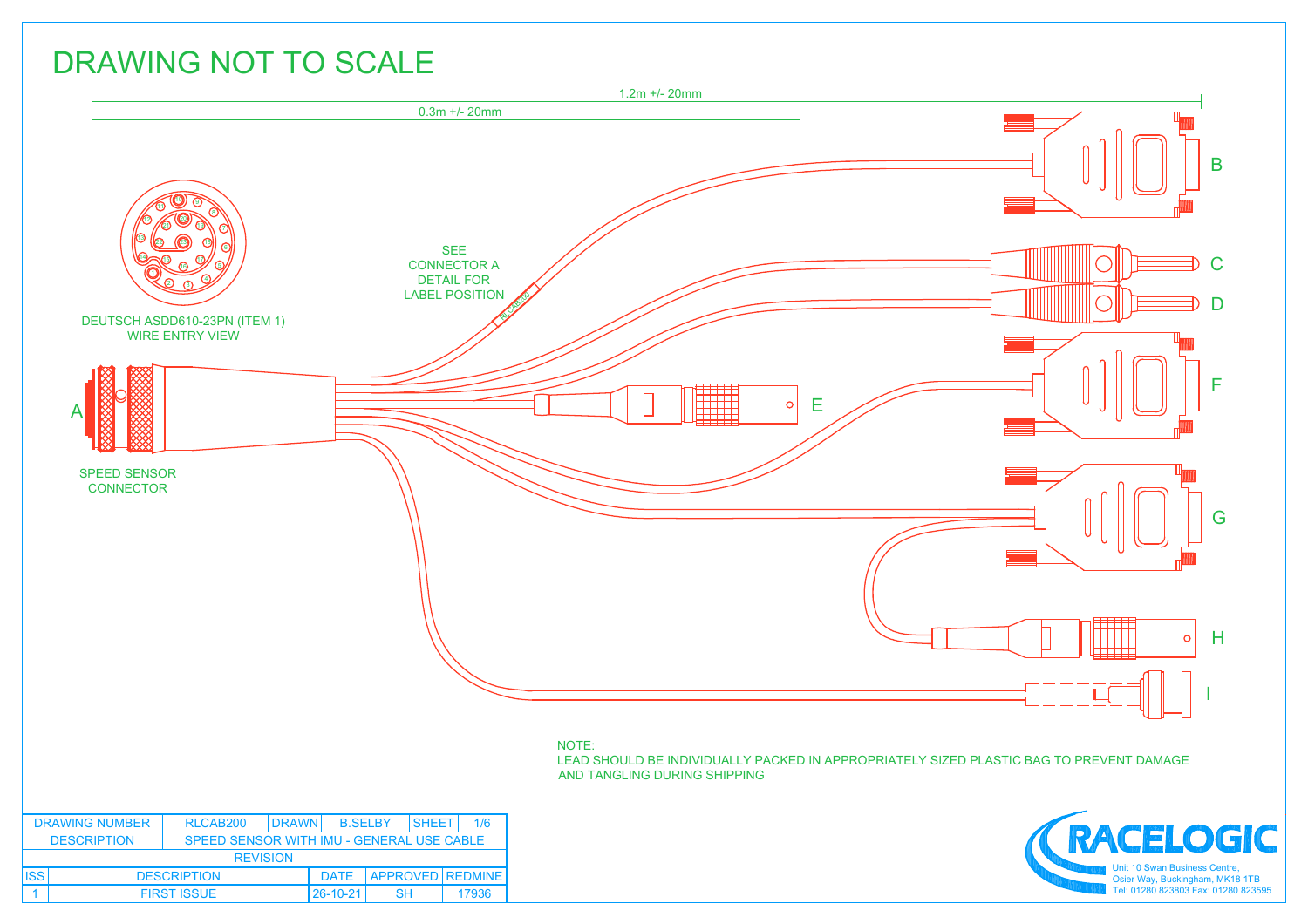

-CRIMP SETTING ON DEUTSCH TOOL NEEDS TO BE SET TO SIZE AWG 26 WIRE -TIGHTLY WRAP KAPTON TAPE AROUND WIRES TO HOLD SECURE AND PROTECT FROM HEAT. -FIT CONTACTS IN ALL DEUTSCH CONNECTOR (ITEM 1) POSITIONS EVEN WHEN CONTACT IS NOT WIRED. -DO NOT WRAP KAPTON OVER BACK OF CONNECTOR AS THIS WILL PREVENT BOOT FROM GRIPPING THE CONNECTOR, SEE PHOTO.

-ONCE CONNECTOR PINS ARE POPULATED, TEST CABLE BEFORE SHRINKING ADHESIVE LINED BOOT. -POT CONNECTOR BOOT (ITEM 3) WITH POTTING COMPOUND ENSURING THAT NO POTTING COMPOUND RUNS DOWN THE OUTSIDE OF THE CONNECTOR BOOT (ITEM 3).

|             | <b>BILL OF MATERIALS</b> |                 |                    |                                 |  |  |  |
|-------------|--------------------------|-----------------|--------------------|---------------------------------|--|--|--|
| <b>ITEM</b> | <b>OTY</b>               | <b>SUPPLIER</b> | <b>PART NUMBER</b> | <b>DESCRIPTION</b>              |  |  |  |
|             |                          | <b>SERVO</b>    | ASDD610-23PN       | DEUTSCH AUTOSPORT CONNECTOR     |  |  |  |
| 2           |                          | <b>RS</b>       | 436-2762           | <b>KAPTON TAPE</b>              |  |  |  |
| 3           |                          | <b>FARNELL</b>  | 189-1547           | ADHESIVE-LINED STRAIN BOOT      |  |  |  |
| 4           |                          | <b>AVFRY</b>    | J8658-25           | 25.4 x 10mm LABEL + CABLE IDENT |  |  |  |
| 5           |                          | <b>FARNELL</b>  | 304-6539           | <b>HEATSHRINK CLEAR 6mm 3:1</b> |  |  |  |

1 | FIRST ISSUE | 26-10-21 | SH | 17936



| <b>CONNECTOR B</b>    |                                           |                 |                     |                 |                |                  |                 |                    |                                          |
|-----------------------|-------------------------------------------|-----------------|---------------------|-----------------|----------------|------------------|-----------------|--------------------|------------------------------------------|
|                       |                                           | $70mm +/- 5mm$  |                     | <b>CONFIG</b>   |                |                  |                 |                    | <b>BILL OF MATERIALS</b>                 |
|                       |                                           | $\mathbf{3}$    | $\overline{5}$<br>4 | $6\phantom{1}6$ | <b>ITEM</b>    | <b>QTY</b>       | <b>SUPPLIER</b> | <b>PART NUMBER</b> | <b>DESCRIPTION</b>                       |
|                       |                                           |                 |                     |                 |                |                  | <b>TOBY</b>     | <b>DSM-09-S</b>    | 9 WAY D SOCKET                           |
| $\overline{2}$        |                                           | <b>PIN</b>      | <b>FUNCTION</b>     | <b>COLOUR</b>   | $\overline{2}$ |                  | <b>TOBY</b>     | MHDPPK-09-K        | 9 WAY D CONNECTOR HOOD                   |
|                       | OOOOO                                     | $\overline{2}$  | Tx (From SS)        | <b>YELLOW</b>   | $\mathbf{3}$   | 20mm             | <b>FARNELL</b>  | 119-0781           | <b>HEATSHRINK</b>                        |
|                       | $\odot\odot\odot$                         | $\mathbf{3}$    | Rx (To SS)          | <b>GREEN</b>    | $\overline{4}$ | 1.2 <sub>m</sub> | <b>FARNELL</b>  | 119-0211           | 7-2-04A CABLE - 4 WIRES - 7/32 AWG 0.2mm |
|                       |                                           | $5\phantom{.0}$ | <b>CONFIG GND</b>   | <b>BLUE</b>     | 5              |                  | <b>AVERY</b>    | J8658-25           | 25.4 x 10mm LABEL + CABLE IDENT          |
|                       | <b>DSM-09 S</b><br><b>WIRE ENTRY VIEW</b> |                 |                     |                 | 6              | 30mm             | <b>FARNELL</b>  | 304-6539           | <b>HEATSHRINK CLEAR 6mm 3:1</b>          |
|                       |                                           |                 |                     |                 |                |                  |                 |                    |                                          |
| <b>DRAWING NUMBER</b> | <b>DRAWN</b><br>RLCAB200                  | <b>B.SELBY</b>  | 2/6<br>SHEET        |                 |                |                  |                 |                    |                                          |
| <b>DESCRIPTION</b>    | SPEED SENSOR WITH IMU - GENERAL USE CABLE |                 |                     |                 |                |                  |                 |                    |                                          |
|                       | <b>REVISION</b>                           |                 |                     |                 |                |                  |                 |                    |                                          |
| SS                    | <b>DESCRIPTION</b>                        | <b>DATE</b>     | APPROVED REDMINE    |                 |                |                  |                 |                    |                                          |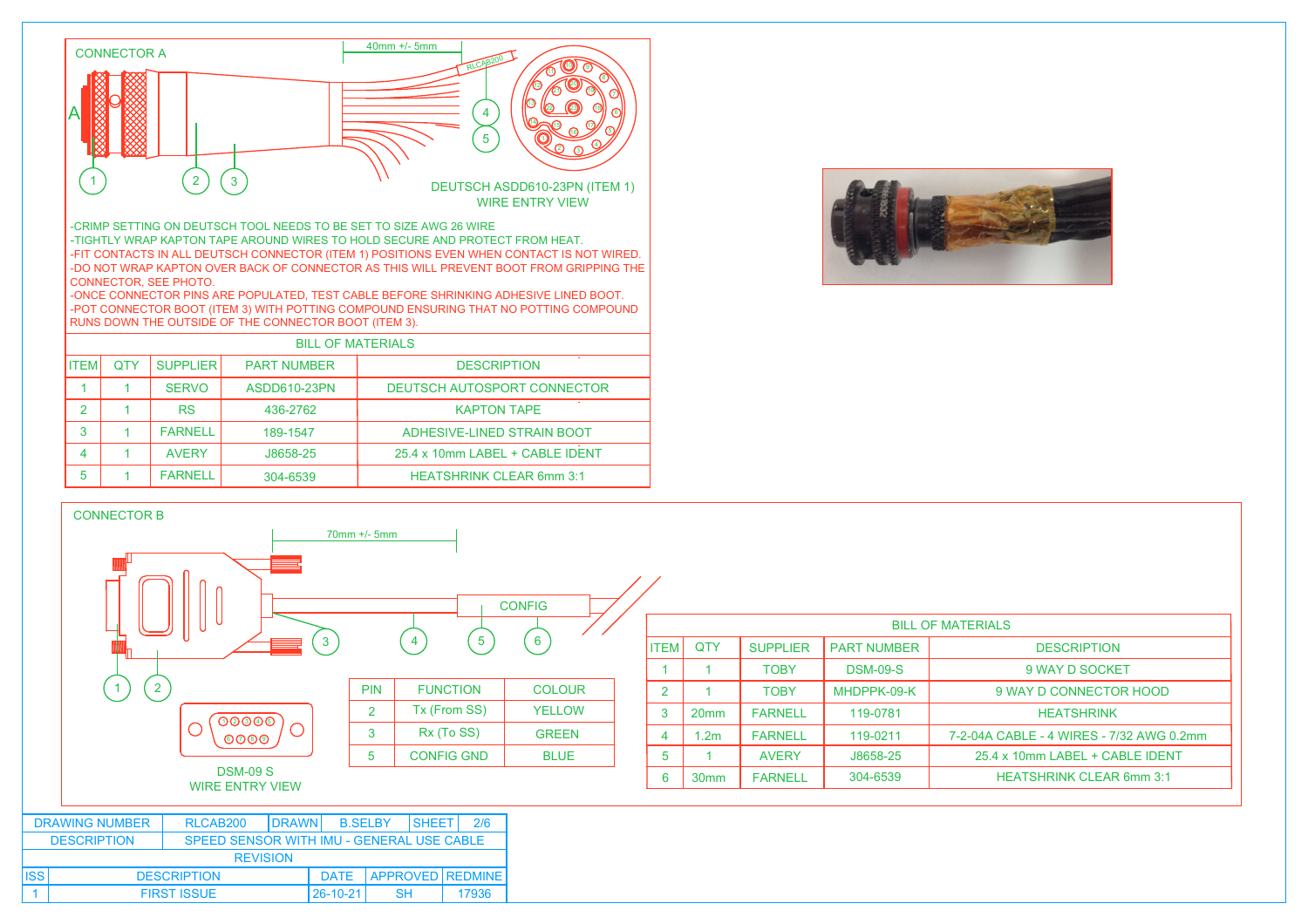



|             | <b>BILL OF MATERIALS</b> |                 |                    |                                          |  |  |
|-------------|--------------------------|-----------------|--------------------|------------------------------------------|--|--|
| <b>ITEM</b> | <b>OTY</b>               | <b>SUPPLIER</b> | <b>PART NUMBER</b> | <b>DESCRIPTION</b>                       |  |  |
|             | 1                        | <b>LEMO</b>     | PHG.0B.303.CLLD52Z | LEMO 3-WAY CABLE-MOUNT SOCKET            |  |  |
| 2           | A/R                      | <b>FARNELL</b>  | 119-1021           | <b>HEATSHRINK 1.5/0.5</b>                |  |  |
| 3           | 10 <sub>mm</sub>         | <b>FARNELL</b>  | 100-8431           | <b>HEATSHRINK 2:1 BK 4.8mm</b>           |  |  |
| 4           | 1                        | <b>LEMO</b>     | GMA.0B.035.DN      | <b>LEMO STRAIN RELIEF BLACK</b>          |  |  |
| 5           | 0.3 <sub>m</sub>         | <b>FARNELL</b>  | 119-0211           | 7-2-04A CABLE - 4 WIRES - 7/32 AWG 0.2mm |  |  |
| 6           | 1                        | <b>AVERY</b>    | J8658-25           | 25.4 x 10mm LABEL + CABLE IDENT          |  |  |
| 7           | 30 <sub>mm</sub>         | <b>FARNELL</b>  | 304-6539           | <b>HEATSHRINK CLEAR 6mm 3:1</b>          |  |  |
|             |                          |                 |                    |                                          |  |  |

| <b>PIN</b>   | <b>FUNCTION</b>   | COLOUR       |
|--------------|-------------------|--------------|
| <b>SHELL</b> | <b>DIG IN GND</b> | <b>BLUE</b>  |
|              | DIG IN            | <b>GREEN</b> |

| <b>DRAWING NUMBER</b>                                           |                    | RLCAB <sub>200</sub><br><b>IDRAWNI</b> |  |          | <b>B.SELBY</b> |  | <b>ISHEET</b><br>3/6  |
|-----------------------------------------------------------------|--------------------|----------------------------------------|--|----------|----------------|--|-----------------------|
| <b>DESCRIPTION</b><br>SPEED SENSOR WITH IMU - GENERAL USE CABLE |                    |                                        |  |          |                |  |                       |
| <b>REVISION</b>                                                 |                    |                                        |  |          |                |  |                       |
| <b>ISS</b>                                                      | <b>DESCRIPTION</b> |                                        |  |          |                |  | DATE APPROVED REDMINE |
|                                                                 | <b>FIRST ISSUE</b> |                                        |  | 26-10-21 | SН             |  | 17936                 |

 $\bigcap$ 

3) (2)

WIRE ENTRY PHG.0B.303.CLLD52Z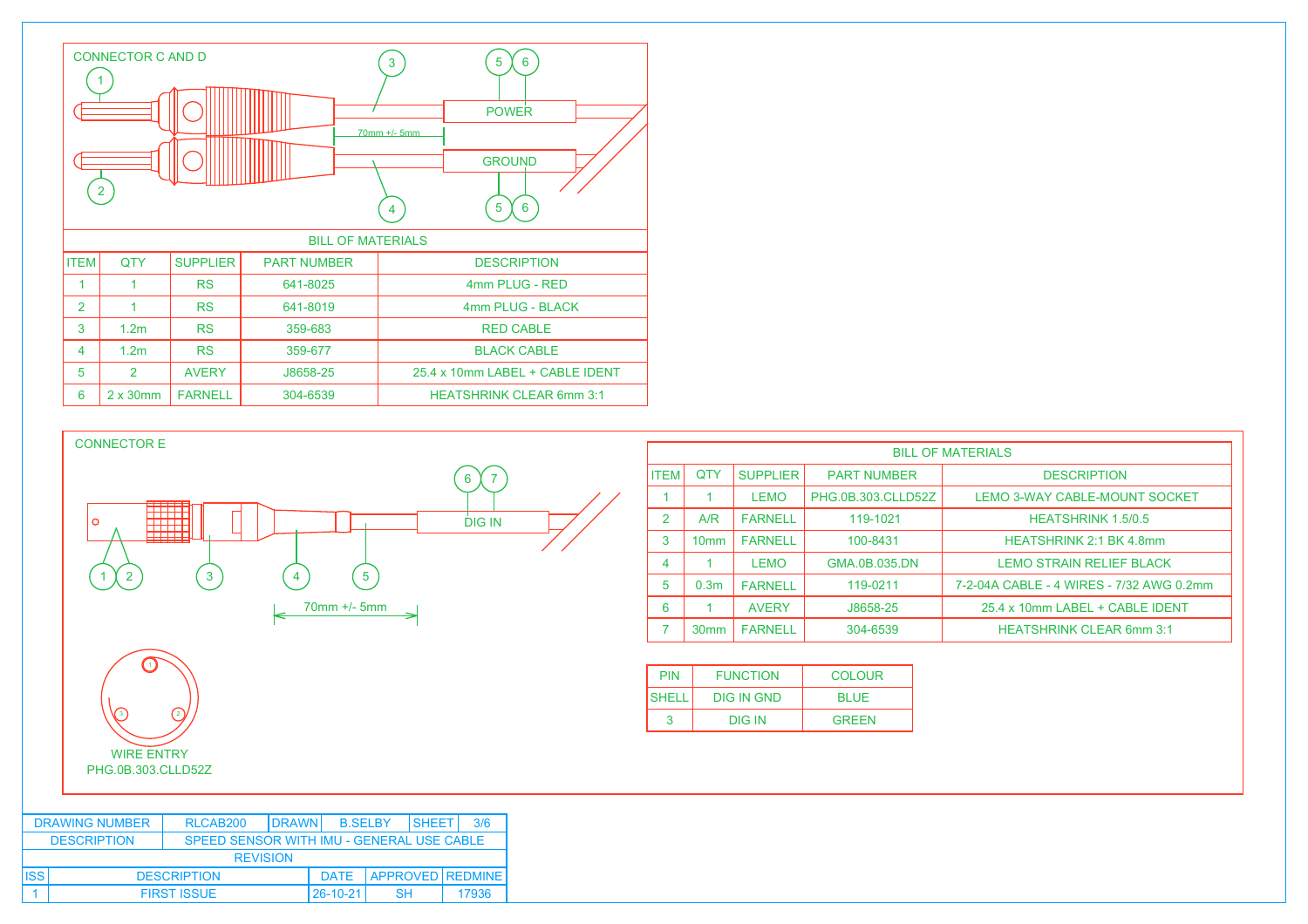

4 1.2m FARNELL 119-0211 7-2-04A CABLE - 4 WIRES - 7/32 AWG 0.2mm

5 1 AVERY J8658-25 25.4 x 10mm LABEL + CABLE IDENT 6 30mm FARNELL 304-6539 HEATSHRINK CLEAR 6mm 3:1

20mm FARNELL 119-0781 | HEATSHRINK

|       | <b>DRAWING NUMBER</b>                                           | RLCAB <sub>200</sub> | <b>ISHEET</b><br><b>DRAWN</b><br><b>B.SELBY</b> |           |                         |       |  |
|-------|-----------------------------------------------------------------|----------------------|-------------------------------------------------|-----------|-------------------------|-------|--|
|       | <b>DESCRIPTION</b><br>SPEED SENSOR WITH IMU - GENERAL USE CABLE |                      |                                                 |           |                         |       |  |
|       |                                                                 | <b>REVISION</b>      |                                                 |           |                         |       |  |
| .ISS' | <b>DESCRIPTION</b>                                              |                      |                                                 |           | <b>APPROVED REDMINE</b> |       |  |
|       | <b>FIRST ISSUE</b>                                              |                      | $26 - 10 - 21$                                  | <b>SH</b> |                         | 17936 |  |

3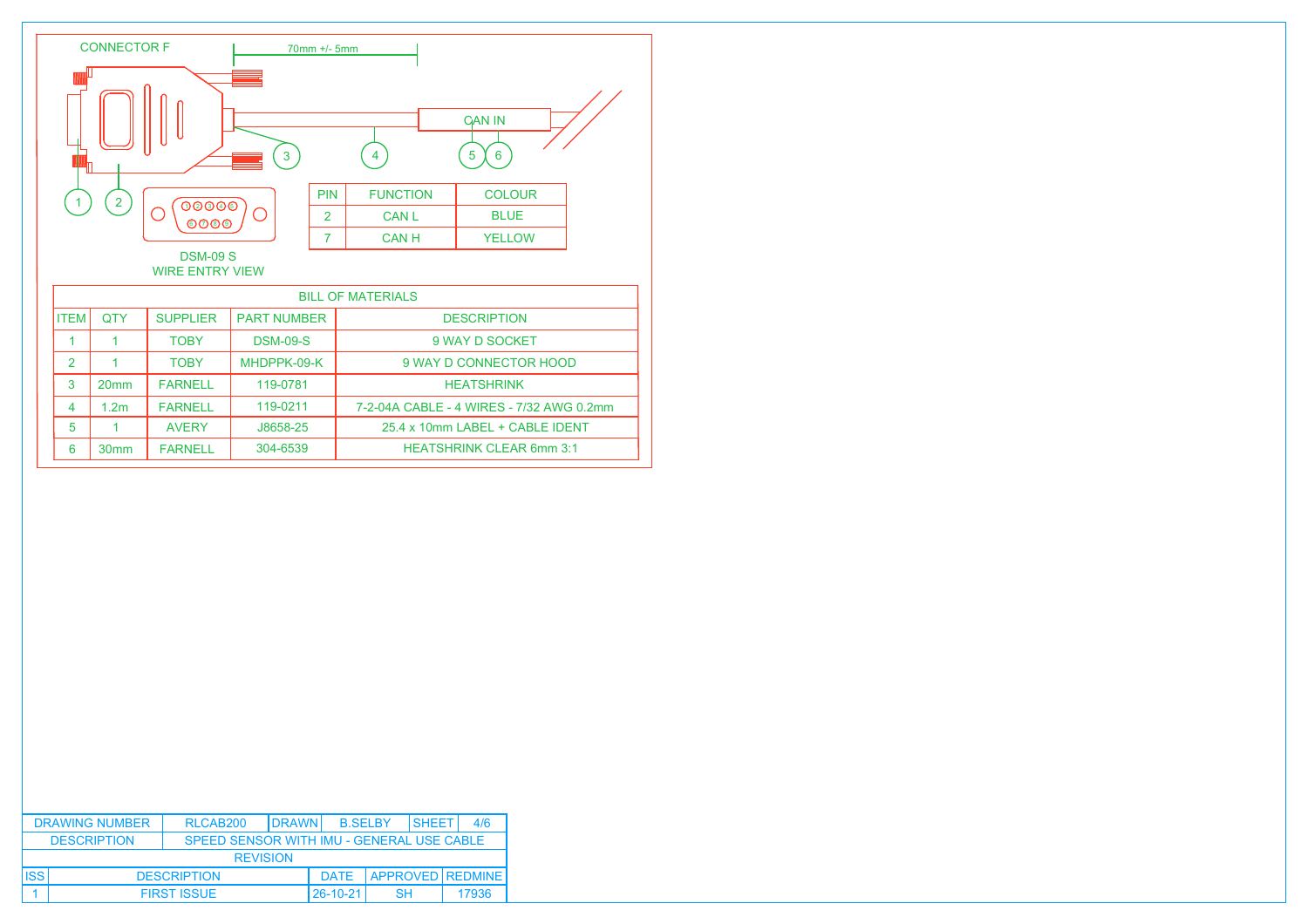## CONNECTOR G AND H

## CONNECTOR G



|               | <b>BILL OF MATERIALS - CONNECTOR G</b> |                 |                    |                                          |  |  |  |
|---------------|----------------------------------------|-----------------|--------------------|------------------------------------------|--|--|--|
| <b>ITEM</b>   | <b>OTY</b>                             | <b>SUPPLIER</b> | <b>PART NUMBER</b> | <b>DESCRIPTION</b>                       |  |  |  |
|               |                                        | <b>TOBY</b>     | <b>DSM-09-S</b>    | 9 WAY D SOCKET                           |  |  |  |
| $\mathcal{P}$ |                                        | <b>TOBY</b>     | MHDPPK-09-K        | 9 WAY D CONNECTOR HOOD                   |  |  |  |
| 3             | 20 <sub>mm</sub>                       | <b>FARNELL</b>  | 119-0781           | <b>HEATSHRINK</b>                        |  |  |  |
|               | 1.2 <sub>m</sub>                       | <b>FARNELL</b>  | 119-0211           | 7-2-04A CABLE - 4 WIRES - 7/32 AWG 0.2mm |  |  |  |
| 5             |                                        | <b>AVERY</b>    | J8658-25           | 25.4 x 10mm LABEL + CABLE IDENT          |  |  |  |
| 6             | 30 <sub>mm</sub>                       | <b>FARNELL</b>  | 304-6539           | <b>HEATSHRINK CLEAR 6mm 3:1</b>          |  |  |  |

|                | <b>BILL OF MATERIALS - CONNECTOR H</b> |                 |                    |                                          |  |  |
|----------------|----------------------------------------|-----------------|--------------------|------------------------------------------|--|--|
| ITEM           | QTY                                    | <b>SUPPLIER</b> | <b>PART NUMBER</b> | <b>DESCRIPTION</b>                       |  |  |
|                |                                        | <b>LEMO</b>     | PHG.0B.305.CLLD52Z | <b>LEMO 5-WAY CABLE-MOUNT SOCKET</b>     |  |  |
| $\mathcal{P}$  | A/R                                    | <b>FARNELL</b>  | 119-1021           | <b>HEATSHRINK 1.5/0.5</b>                |  |  |
| 3              | 10 <sub>mm</sub>                       | <b>FARNELL</b>  | 100-8431           | <b>HEATSHRINK 2:1 BK 4.8mm</b>           |  |  |
| $\overline{4}$ | 1                                      | <b>LEMO</b>     | GMA.0B.035.DA      | <b>LEMO STRAIN RELIEF BLUE</b>           |  |  |
| 5              | 300 <sub>mm</sub>                      | <b>FARNELL</b>  | 119-0211           | 7-2-04A CABLE - 4 WIRES - 7/32 AWG 0.2mm |  |  |
| 6              | 1                                      | <b>AVERY</b>    | J8658-25           | 25.4 x 10mm LABEL + CABLE IDENT          |  |  |
|                | 30 <sub>mm</sub>                       | <b>FARNELL</b>  | 304-6539           | <b>HEATSHRINK CLEAR 6mm 3:1</b>          |  |  |
|                | --                                     |                 |                    |                                          |  |  |

| <b>LEMO PIN</b> | <b>FUNCTION</b>  | <b>COLOUR</b> | <b>DB9 PIN</b> |
|-----------------|------------------|---------------|----------------|
|                 | <b>CANH</b>      | <b>YELLOW</b> |                |
|                 | <b>CAN L</b>     | <b>BLUE</b>   |                |
| 5               | <b>POWER OUT</b> | <b>RED</b>    | N/C            |
| <b>SHELL</b>    | <b>POWER GND</b> | <b>GREEN</b>  | N/C            |

| <b>DRAWING NUMBER</b>                                           |                    | <b>IDRAWN</b><br>RLCAB <sub>200</sub><br><b>B.SELBY</b> |  |          | <b>ISHEFT</b>         | 5/6 |       |
|-----------------------------------------------------------------|--------------------|---------------------------------------------------------|--|----------|-----------------------|-----|-------|
| <b>DESCRIPTION</b><br>SPEED SENSOR WITH IMU - GENERAL USE CABLE |                    |                                                         |  |          |                       |     |       |
|                                                                 | <b>REVISION</b>    |                                                         |  |          |                       |     |       |
| <b>ISS</b>                                                      | <b>DESCRIPTION</b> |                                                         |  |          | DATE APPROVED REDMINE |     |       |
|                                                                 | <b>FIRST ISSUE</b> |                                                         |  | 26-10-21 | <b>SH</b>             |     | 17936 |